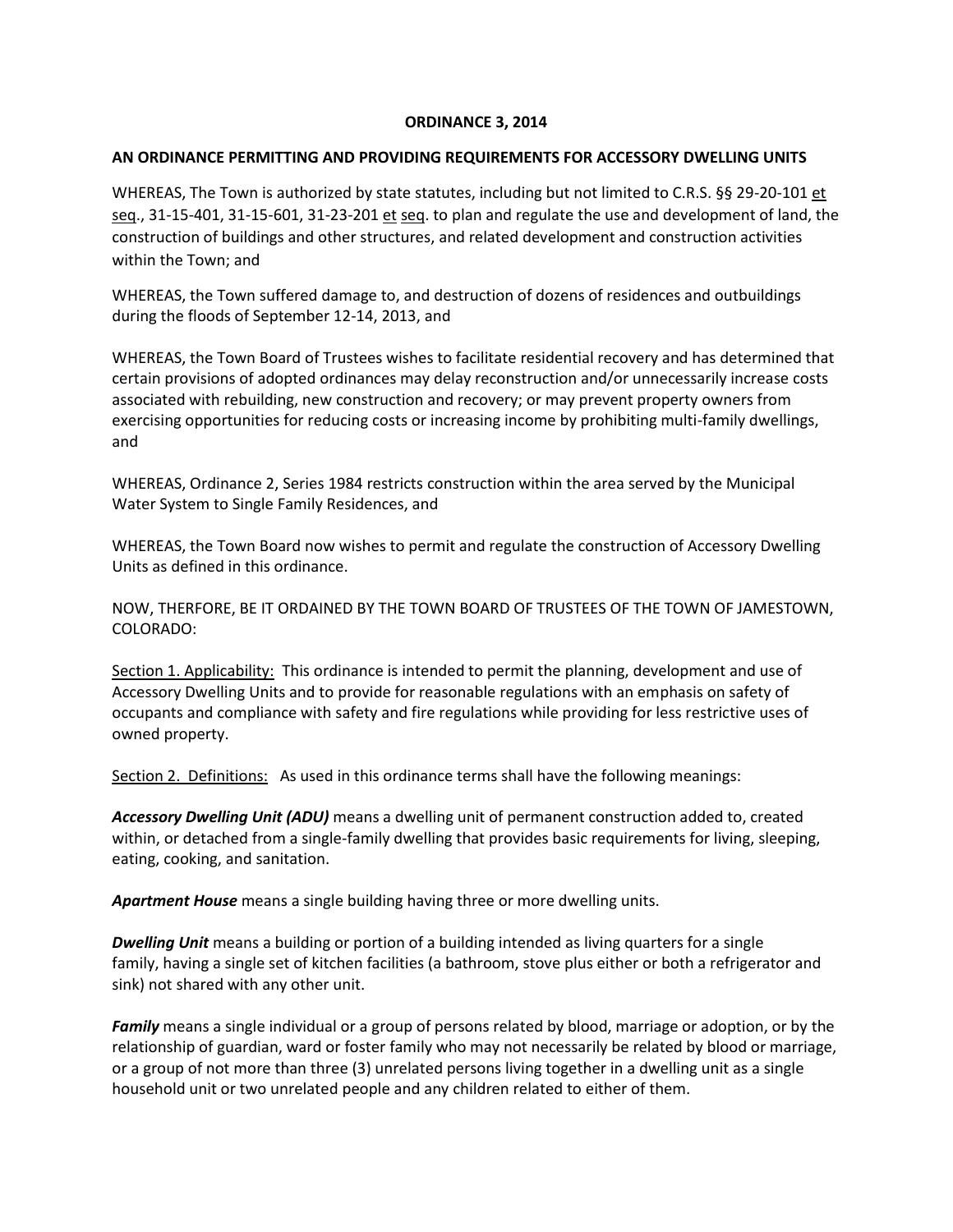*Multiple Dwelling Units (MDU***)** means a collection of three or more dwelling units on a single lot.

*Owner Occupancy* means that the property owner, which shall include title holders and contract purchasers, must occupy either the principal unit or the ADU as their permanent residence (as evidenced by voter registration, vehicle registration or similar means), but not both, and at no time receive rent for the owner-occupied unit.

*Principal Unit* means the owner occupied portion of the original dwelling unit from which the ADU was created or in the case of a detached unit, the original Single Family Dwelling.

*Single Family Dwelling (SFD*) means a detached building designed for or occupied by one family. The addition of a conforming ADU to a SFD shall not change its status as a SFD.

Section 4: Accessory Dwelling Units Permitted: ADUs are permitted within the Town boundaries under the following conditions:

 Section 4. (a): ADUs may be created from any single family dwelling, or as a detached unit on any conforming lot that includes a Single Family Dwelling.

 Section 4. (b): Existing conforming and nonconforming ADUs are recognized (grandfathered) provided the property owner meets the requirements listed in Sections 6, and 8 through 12.

Section 4. (c): ADUs may be included in the construction of any new SFD.

Section 5. Accessory Dwelling Units – Prohibitions: ADUs shall not be added to apartment houses or any existing dwelling units within an apartment house. ADUs shall not be added to lots containing multiple dwelling units (MDUs). This ordinance is not intended address the construction of apartment houses, cluster homes, duplex homes or any other multi- family housing.

Section 6. Size and Number of ADUs: ADUs shall not exceed 50% of the total square footage of a SFD, not including the square footage of any attached or detached garage or storage shed. An individual ADU shall be at least 300 square feet. The maximum square footage of an individual ADU shall be 1200 square feet. The number of ADUs on a property shall be limited to one. ADUs are permitted solely as an accessory use subordinate to and located upon the same property as a principal unit. Interests in ADUs shall never be conveyed separately from the property, lot or parcel upon which the ADUs are located.

Section 7. Safety Requirements: ADUs shall be constructed in accordance with applicable building codes and shall include safe emergency access and egress, fire/smoke alarms and carbon monoxide detectors.

Section 8. Environmental Requirements: SFDs with ADUs shall meet State and County regulations for On-Site Wastewater Systems.

Section 9. Water Utilities: Properties with ADUs served by the Municipal Waterworks shall be subject to a charge, in accordance with Article II, Section 21, Ordinance 3, Series 2010, as revised, for each additional bathroom constructed for an ADU. All water service connections to service ADUs shall be subject to review and approval by the Town and constructed in accordance with Town requirements.

Section 10. Other considerations: Property owners shall consider available parking and if practicable, or if required by the Town, provide for off street parking for occupants of any SFD containing ADUs.